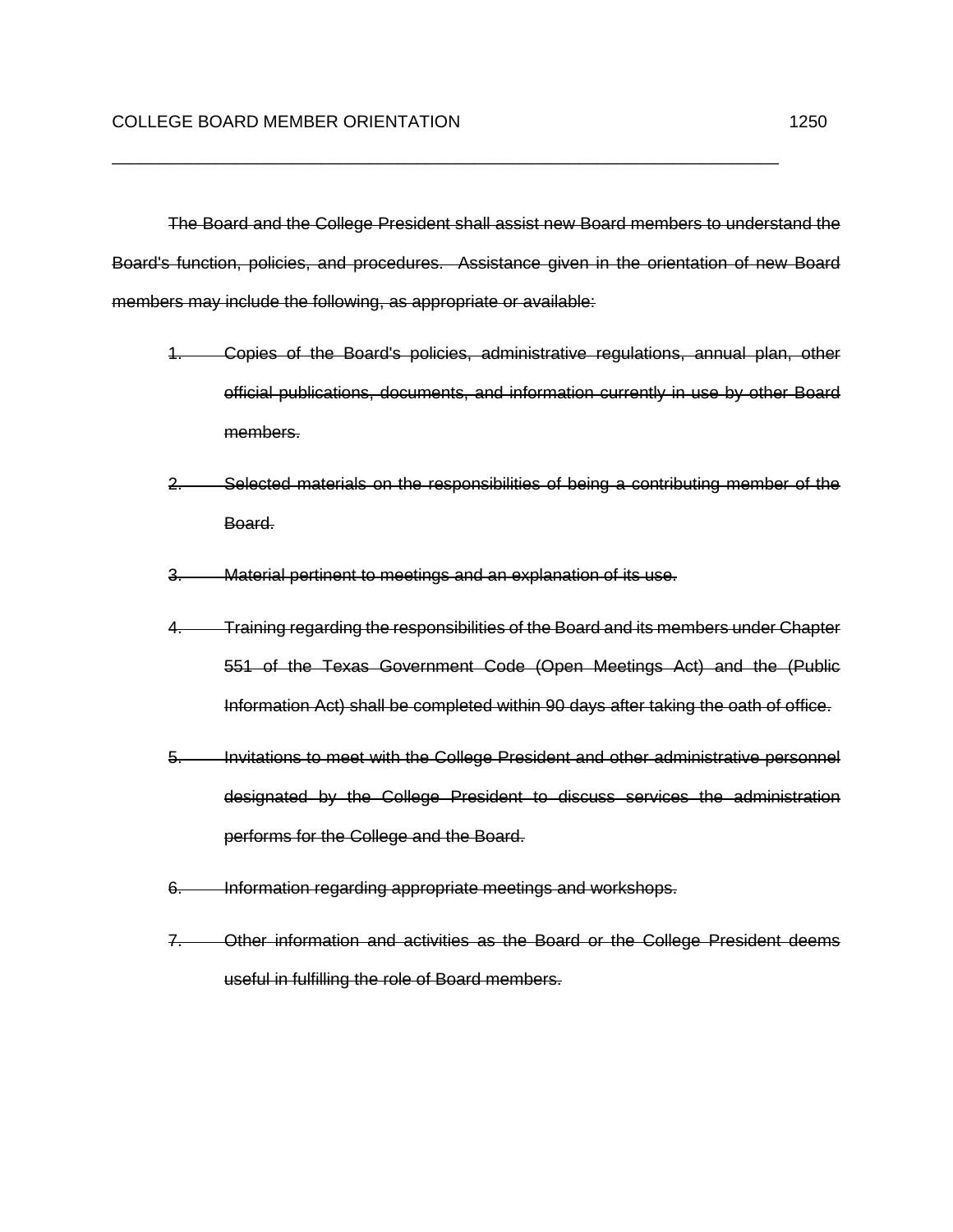New Policy:

# BOARD MEMBERS BBD

### ORIENTATION AND TRAINING (LOCAL)

The Board and the [G head of district/college/ESC, initial upper case] shall provide an orientation for new Board members within the calendar year of their election to assist them in understanding the Board's function, policies, and procedures. Assistance given in the orientation of new Board members may include the following, as appropriate or available:

1. Selected materials on the responsibilities of being a contributing member of the Board.

2. Material pertinent to meetings and an explanation of its use.

3. Invitations to meet with the [G head of district/college/ESC, initial upper case] and other administrative personnel designated by the [G head of district/college/ESC, initial upper case] to discuss services the administration performs for the Board.

4. Access to a copy of the Board's policies and administrative regulations and other documents and information currently in use by other Board members.

5. Information regarding appropriate meetings and workshops.

6. A formal orientation on legal and budgetary oversight responsibilities of the Board.

7. Other information and activities as the Board or the [G head of district/college/ESC, initial upper case] deems useful in fulfilling the role of Board member.

Annual Plan

The [G head of district/college/ESC, initial upper case] shall work with the Board to develop and implement an annual plan to address the training needs of Board members.

Public Information Coordinator